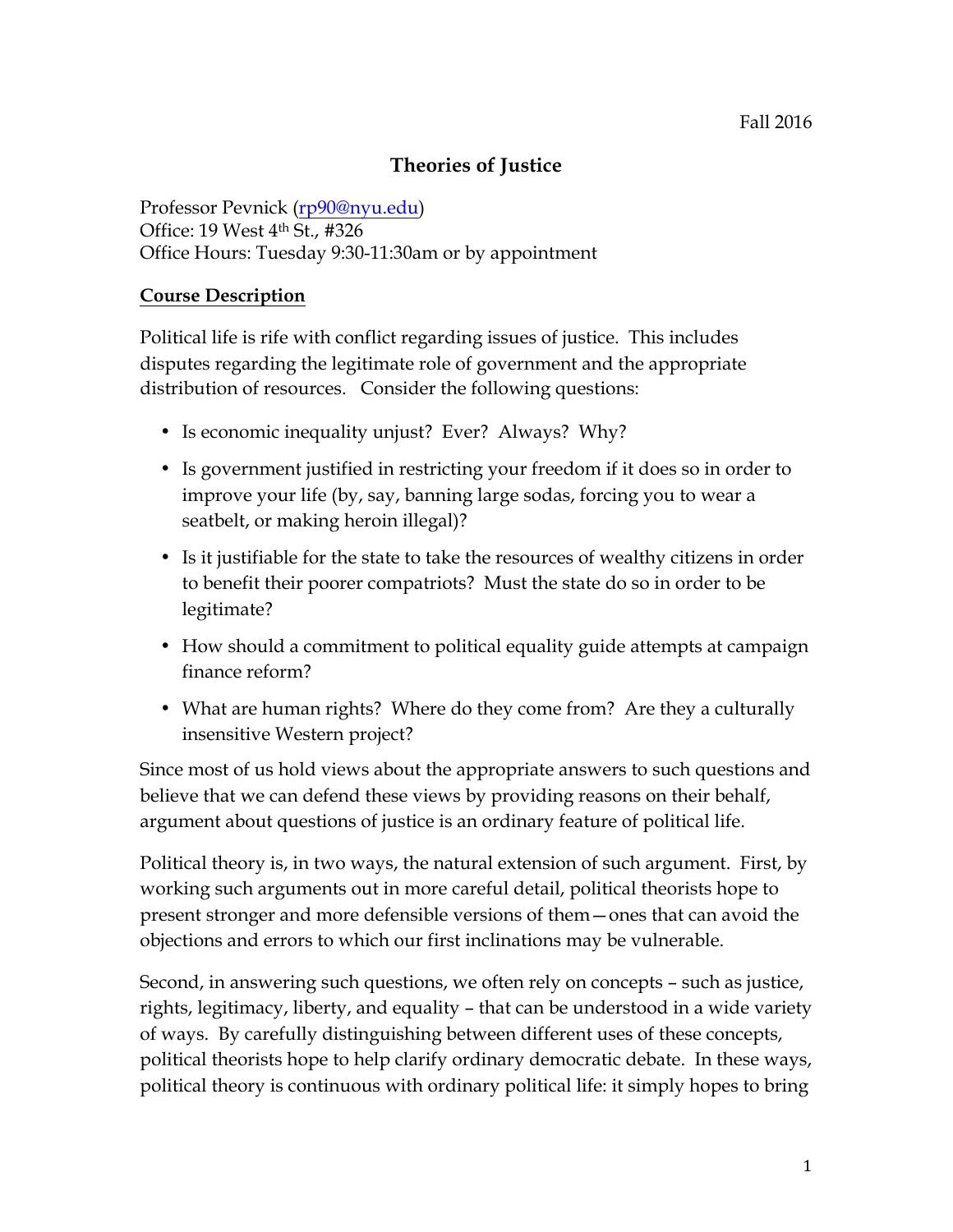greater clarity and sophistication to the arguments about justice that underlie ordinary political disagreements and disputes.

In this class, we will study the justifications for, and implications of, three competing paradigms through which one might understand the questions of justice posed above: utilitarianism, libertarianism (or classical liberalism), and liberal egalitarianism. We will read canonical defenses of these positions, and then discuss the application of these theories to a range of controversial public policy questions (including the death penalty, distributive justice, racial inequality, and campaign finance).

This course aims to help students think more rigorously about questions of justice by approaching them from the perspective of influential theories of justice, as well as by gaining a clearer understanding of competing conceptions of liberty and equality.

## **Required Texts**

Students should purchase the following texts:

- Ronald Dworkin *Sovereign Virtue* (Harvard University Press).
- Milton Friedman *Capitalism and Freedom* (University of Chicago Press).
- Glenn C. Loury *The Anatomy of Racial Inequality* (Harvard University Press).
- John Stuart Mill *On Liberty and Other Essays* (Oxford World Classics).
- John Rawls *A Theory of Justice* (Harvard University Press).

Additional readings are available on the course website.

# **Requirements & Grading**

Grades will be made up of four factors.

- 1. Midterm Exam (30%)
- 2. Reading Responses (30%)
- 3. Final Exam (30%)
- 4. Participation (10%)

# *Reading Responses*:

Students are required to write six reading response essays over the course of the semester (selecting from the opportunities listed on the syllabus). Adequate reading requires active engagement with the arguments presented by the author.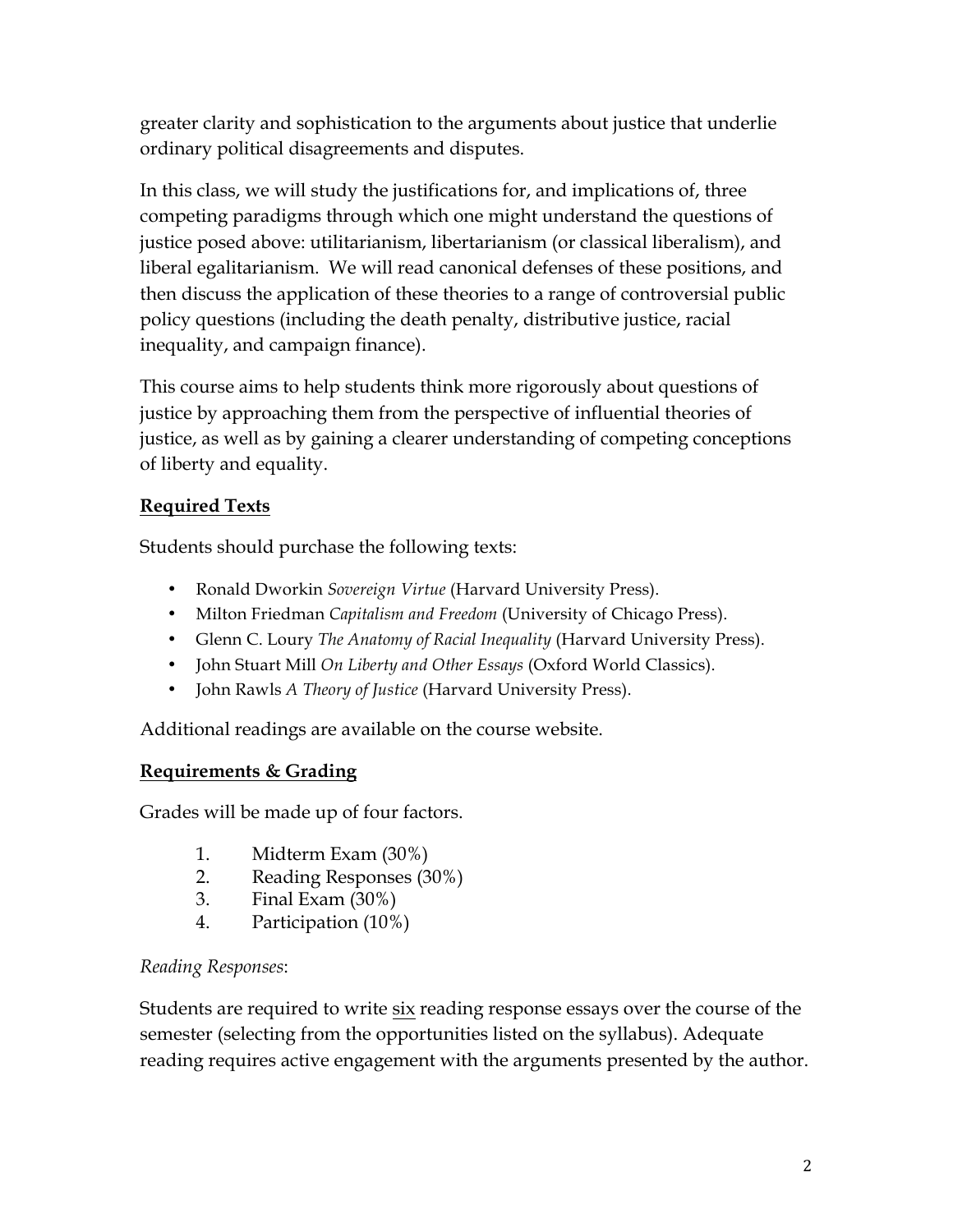Students are expected to read the assignments with sufficient to care to be able to explain the main arguments, as well as raise questions and criticisms about them.

The 'reading questions' listed alongside the weekly assignments should help guide students to the central issues in each week's readings. Students are expected to come to class prepared to offer thoughtful responses to those questions and to participate in discussion and argument about them.

Part of the goal of reading responses to is to facilitate this level of interaction with the readings. In these responses, students are to develop a *criticism* of the readings. It may sometimes be helpful to relate the readings to one another: for example, does Author 2 offer effective criticisms of Author 1? Why or why not? The responses are an opportunity to critically and briefly engage with central arguments in the day's readings.

Do not summarize the readings. Focus, instead, on developing a criticism of the author's position. Ideally, responses will clearly and concisely develop a criticism or raise an important difficulty with one of the day's readings. They should have a clear and controversial thesis, be clearly argued, and carefully proofread.

Students are expected to hand in *hard copies* of reading responses – which are to be no more than 900 words – at the beginning of class. I will not accept e-mailed or late reading responses.

Responses will be graded on a  $[-\text{to}+]$  scale. The following schema provides a rough guideline of expectations.

- a. Minus: A response that fails to engage with the readings.
- b. Check Minus: A response that misunderstands key points in the readings or does not show evidence of understanding the line of argument pursued by the author.
- c. Check: A response that shows that the reading was understood and offers some sort of comment, feeling, or question about it. These responses may suffer from not being clearly developed or failing to anticipate obvious lines of response. Average work.
- d. Check Plus: A response that understands the reading and plausibly attempts to show that the author's arguments for his/her position are not successful. Well-organized and to the point.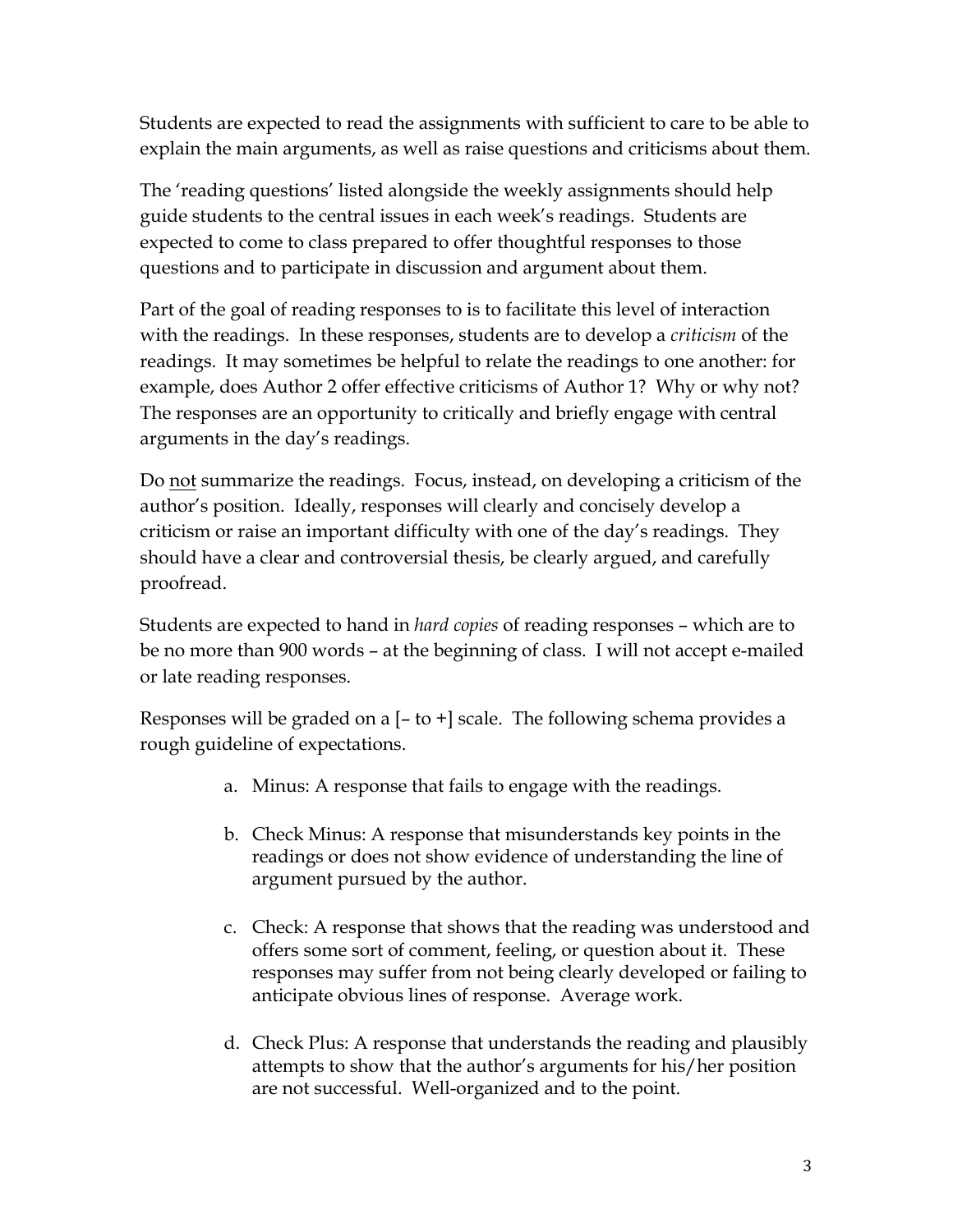e. Plus: A response that very persuasively and creatively challenges the author's argument for his/her position. Well-organized and to the point. Truly outstanding work.

## *Participation:*

Attendance, *thoughtful* participation and respectful engagement with the ideas of fellow students are a means not only towards one's own learning, but also an important element of the seminar's overall success. Thus, one has to *earn* credit for participation by engaging in classroom discussion in an active and *informed* manner. This entails coming prepared with informed questions, criticisms and comments on the readings. Participation grades may also reflect performance on in-class activities or reading quizzes.

Laptops, cell phones, and other electronic devices are detrimental to the seminar environment and will not be permitted in class. They should be turned off and kept out of view during class. Accordingly, students are expected to bring paper copies of the reading to class. The reasons for this are straightforward. Most importantly, web-enabled devices distract all of us from the substantive engagement that is critical to a successful seminar.

## *Academic Integrity:*

It is expected that all assignments will be solely the work of the student who turns them in. As such, students should be careful to reference the ideas and words of others. Plagiarism and other forms of academic dishonesty will not be tolerated.

## **Course Schedule**

- **1. Introduction (9/7)**
- **2. Utilitarianism I: Two Theories of the Good (9/14)**

Introductory Reading about Political Theory

a. Amy Gutmann "The Challenge of Multiculturalism in Political Ethics" *Philosophy & Public Affairs* 22/3 (Summer, 1993), pp. 171-182.

## Readings about Utilitarianism

- b. Will Kymlicka *Contemporary Political Philosophy* pp. 10-12
- c. Jeremy Bentham *The Principles of Morals and Legislation* pp. 1-7 and 29-32.
- d. John Stuart Mill *Utilitarianism* pp. 136-143.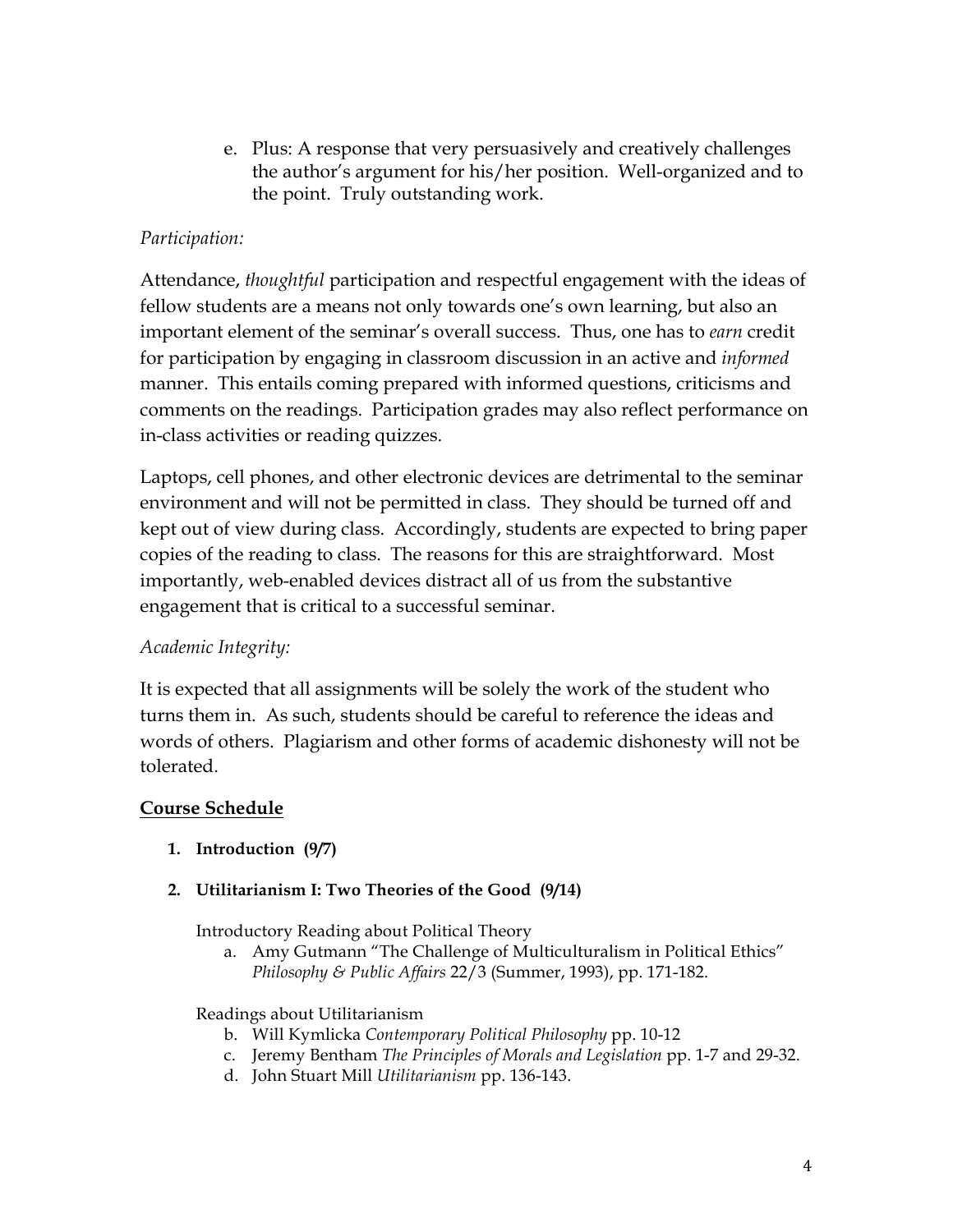Applications

- e. Excerpts from *Bowers v. Hardwick* and *Lawrence v. Texas* pp. 1043-1045 and 1061-1066.
- f. Cass Sunstein and Adrian Vermeule "Is Capital Punishment Morally Required?" *Stanford Law Review* 2005, pp. 703-750.

Reading Questions: Why does Gutmann reject cultural relativism? Are the reasons that she gives persuasive? What does the distinction between higher and lower pleasures mean? How does it differentiate Mill's position from Bentham's? Would Mill need to agree with the ruling in *Bowers* and *Lawrence*? What about Bentham? Why or why not?

Response Essay #1

#### **3. Utilitarianism II: The Harm Principle (9/21)**

a. John Stuart Mill *On Liberty* pp. 5-93, 104-106, and 120-128.

Reading Questions: What is the "one very simple" principle defended by Mill and what kinds of policies does it prohibit? Why does Mill think that accepting such a principle will maximize utility?

#### **4. Classical Liberalism (9/28)**

- a. Milton Friedman *Capitalism & Freedom* Introduction, Ch. 1-2, 10 & 12.
- b. Philip Pettit "Prologue" *Just Freedom*

Reading Questions: What does Friedman mean by liberty? What does it mean to have a general right to liberty (as opposed to rights to particular liberties such as freedom of religion, freedom of speech, freedom of association, and so forth)? How does Friedman's understanding differ from Pettit's and which view is more attractive? Why? Is Friedman a utilitarian? Why or why not?

Response Essay #2

#### **5. Feminism & Markets in Women's Labor (10/5)**

- a. Martha Nussbaum "American Women: Preferences, Feminism, Democracy" from *Sex and Social Justice*.
- b. Elizabeth Anderson "Is Women's Labor a Commodity?" *Philosophy & Public Affairs* 19/1 (1990), 71-92.
- c. Martha Nussbaum "Taking Money for Bodily Services" from *Sex and Social Justice*.
- d. Optional: Emily Bazelon "Should Prostitution be a Crime?" *The New York Times Magazine* May 5, 2016 http://nyti.ms/26WF0wG.

Reading Questions: Should democracies allow markets for sexual labor and surrogacy? Do the discussions of Nussbaum and Anderson show that there are reasons to limit the domain of the market society celebrated by Friedman?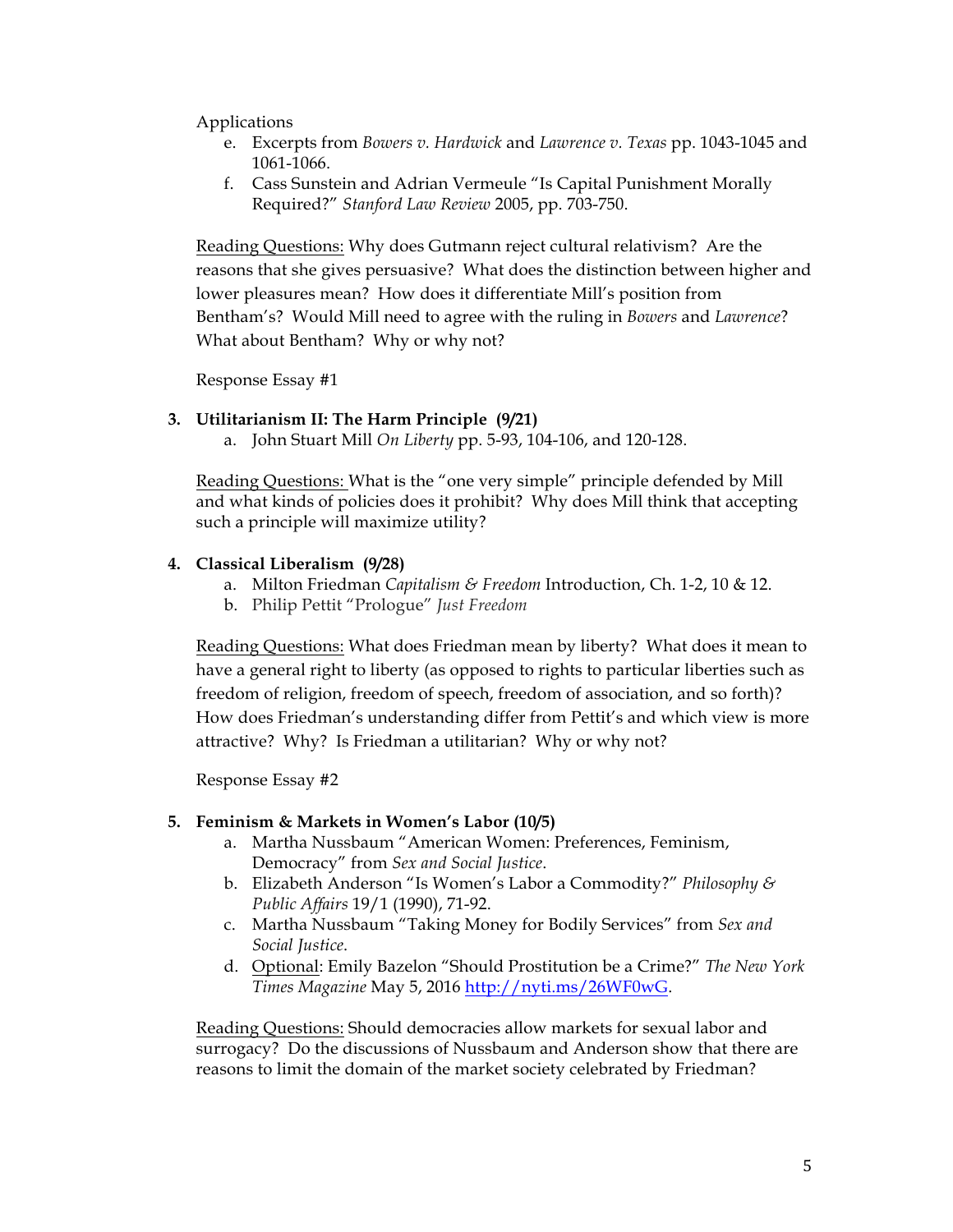Response Essay #3

#### **6. Libertarianism (10/12)**

- a. John Locke *Second Treatise* Ch. 5.
- b. Robert Nozick *Anarchy, State and Utopia* pp. 149-164 and 167-182.
- c. T.M. Scanlon "Libertarianism & Liberty" *Boston Review* 19 Oct. 2011.

Reading Questions: How does one come to have individual rights to property on Locke's account? What are the limits on individual accumulation? What is the minimal state and why does Nozick insist that it is the most extensive state that can be justified? What is Nozick's 'Wilt Chamberlain' example intended to show and does it succeed? Are Scanlon's criticisms of libertarianism effective criticisms of the positions defended by Nozick and Friedman? Why or why not?

Response Essay #4

### **7. Historical Injustice (10/19)**

- a. Jeremy Waldron "Superseding Historic Injustice" *Ethics* 103/1 (1992), 4- 28.
- b. A. John Simmons "Historical Rights and Fair Shares" *Law & Philosophy*  14/2 (1995), 149-184.
- c. Ta-Nehisi Coates "The Case for Reparations" *The Atlantic*

Reading Questions: Do injustices fade with time? Why or why not? Is Coates's case for reparations convincing? Why or why not? Must Nozick accept Coates's argument? Friedman?

Response Essay #5

#### **8. Midterm Exam (10/26)**

#### **9. Liberal Egalitarianism: Rawls (Main Ideas) (11/2)**

a. *Theory of Justice*, §1-4, 11-15, 17, 22, and 24-26.

Reading Questions: What is the original position? What is the veil of ignorance? Why doesn't Rawls argue for a strictly equal distribution of resources? What is the difference between fair and formal equality of opportunity? Why does Rawls think that we should prefer the former? Why should we supplement fair equality of opportunity with the difference principle?

#### **10. Liberal Egalitarianism: Rawls (Interpreting the Difference Principle) (11/9)**

- a. *Justice as Fairness: A Restatement* §38-42 and Figure 1.
- b. G.A. Cohen "Incentives, Inequality, and Community" pp. 263-312 & 327- 329.

Reading Questions: Is it wrong for the talented to demand higher incomes in return for labor that benefits the rest of the society? In doing so, are they like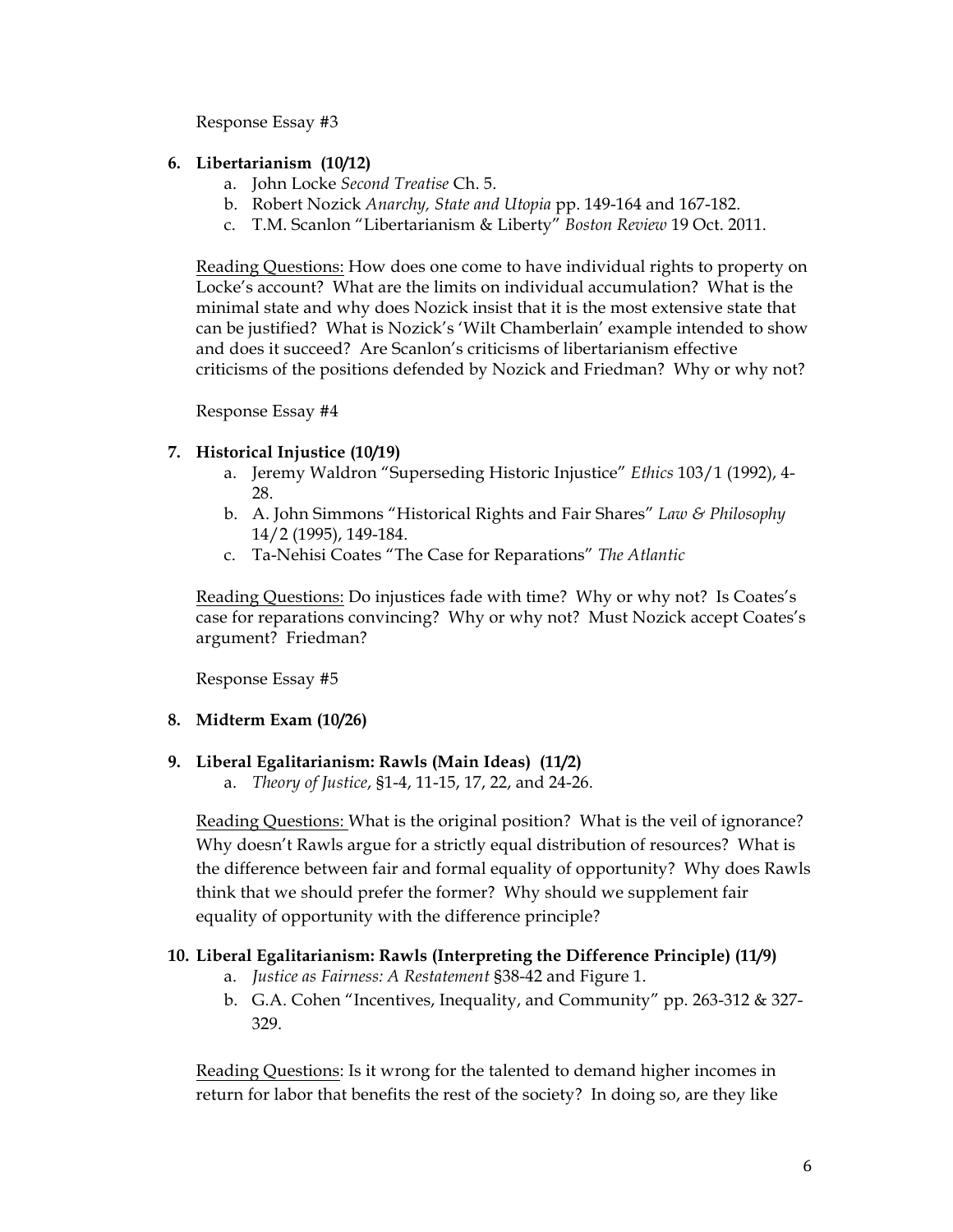Cohen's kidnapper? Does it matter *why* the talented demand higher pay (e.g., because they just wish to have more money than others or because they would prefer to spend time with their families)?

### **11. Liberal Egalitarianism: What is the Point of Equality? (11/16)**

- a. Ronald Dworkin *Sovereign Virtue* pp. 1-16 and 65-92.
- b. Elizabeth Anderson "What is the Point of Equality?" *Ethics* (1999) 109/2, 287-315.

Reading Questions: Does Dworkin's principle better capture a concern with equality than Friedman's approach? Does Dworkin's principle better capture a concern with responsibility than Rawls's approach? Are the inequalities licensed by Dworkin's principle fair? Should we accept them?

## **11/23 No Meeting, Thanksgiving**

## **12. Political Equality & Campaign Finance (11/30)**

- a. Excerpts from *Buckley* v. *Valeo* and *Citizens United* v. *FEC*.
- b. Watch Lawrence Lessig's Ted Talk on Campaign Finance
	- i. https://www.ted.com/talks/lawrence\_lessig\_we\_the\_people\_an d\_the\_republic\_we\_must\_reclaim?language=en
- c. Joshua Cohen "Money, Politics, Political Equality" from *Philosophy, Politics, Democracy* pp. 268-301.
- d. Harry Brighouse "Political Equality and the Funding of Political Speech" *Social Theory and Practice* 21/3 (Fall 1995), pp. 473-500.
- e. Optional: Stephen Ansolabehere, et al. "Why is There so Little Money in U.S. Politics?" *The Journal of Economic Perspectives* 17/1 (Winter, 2003), pp. 105-130.

Reading Questions: What types of justifications do *Buckley* and *Citizens United*  allow for restrictions on campaign-related spending? Does *Citizens* depend on viewing corporations as citizens? What is Lessig's core criticism of the Court's position? How might Cohen criticize Lessig's position? What is Brighouse's criticism of positions like Cohen's? Which position is most compelling? Why?

Response Essay #7

## **13. Racial Stigma & Racial Justice (12/7)**

- a. Sendhil Mullainathan "Racial Bias, Even When We Have Good Intentions" *The New York Times* 3 January 2105 i. http://nyti.ms/1yjW00G
- b. Glenn C. Loury *The Anatomy of Racial Inequality* All.

Reading Questions: How are self-confirming stereotypes different from simple racial prejudice? What is racial stigma and how does it differ from the preceding? What is the difference between race egalitarianism and race